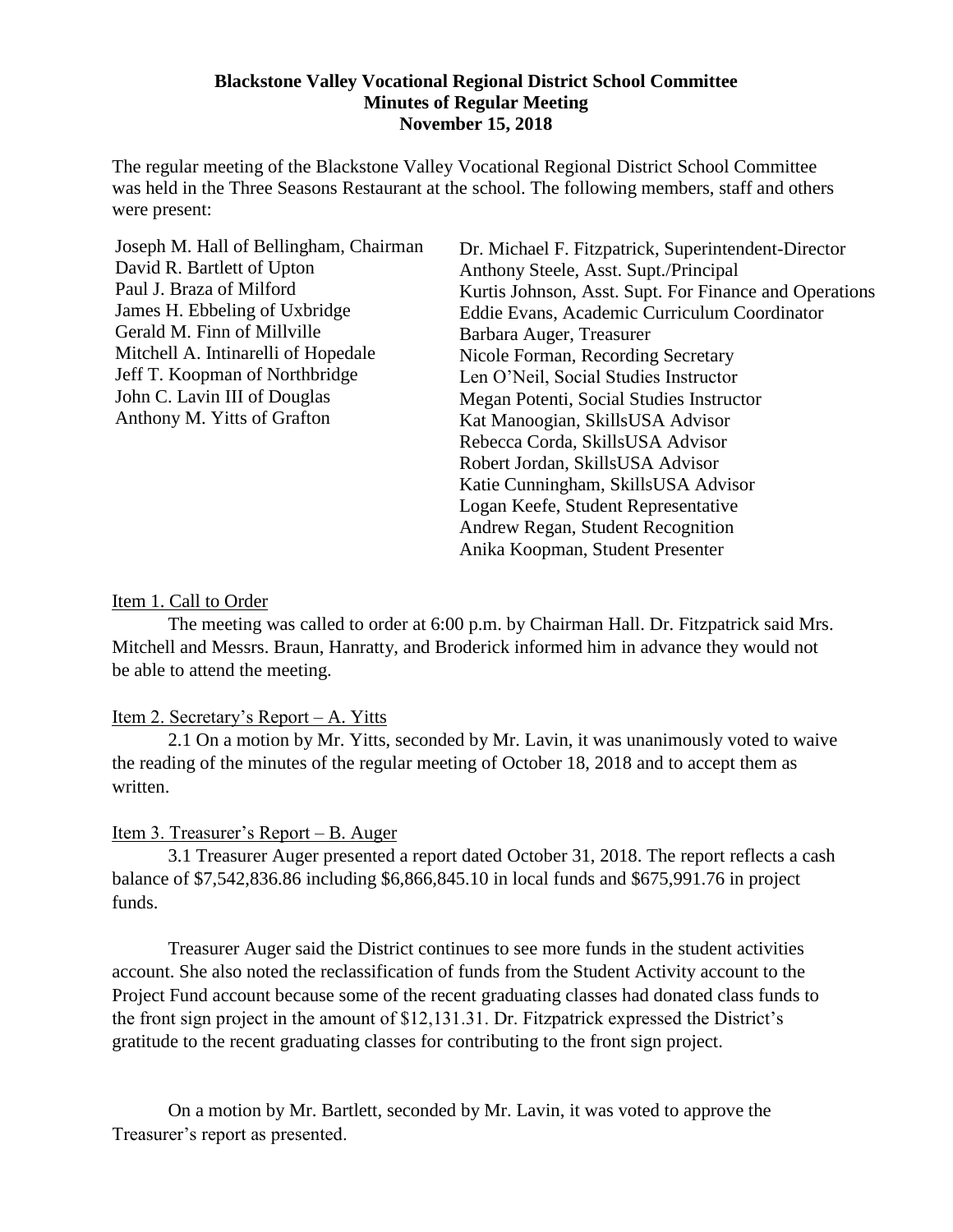#### Item 4. Governor Baker Video Presentation

This item was postponed due to technical difficulties.

# Item 5. Student Recognition – Dr. Michael F. Fitzpatrick

5.1 Dr. Fitzpatrick recognized Casey Goyette for earning his Eagle Scout rank. Dr. Fitzpatrick congratulated Casey for his extensive work preparing for the honor.

5.2 Dr. Fitzpatrick also recognized Sebastian Vazquez for earning his Eagle Scout rank.

#### Item 6. Comments by Student Representatives – Jake Stevens & Logan Keefe

Logan said the Student Council is deep in planning the annual Turkey Run. The Student Council will supply 20 dinners to BVT families to celebrate the Thanksgiving holiday.

The Student Council is also preparing for the annual MASC Spring Conference, which occurs in March. The Student Council is beginning to create their excellence book to showcase the activities done throughout the year.

# Item 4. Governor Baker Video Presentation

Dr. Fitzpatrick shared a video presentation created by Governor Baker's campaign that included several scenes from Blackstone Valley Tech.

#### Item 7. Academic Department Presentation – Megan Potenti & Len O'Neil

7.1 Ms. Potenti introduced herself and Mr. O'Neil to the Committee and spoke about the other members of the team. She reviewed the curriculum the department uses and the changes coming next year. Beginning with the 2019-2020 school year, the Social Studies courses will be different in that freshmen will take World History II, sophomores will take U.S. History I, juniors will take U.S. History II, and seniors will have the option to take AP U.S. History or Government. To prepare for this transition, the department has begun using three new textbooks that have online components.

Mr. O'Neil shared the AP U.S. History exam results from the past several years. He noted the new frameworks for Massachusetts Social Studies teachers align more with the AP frameworks asking students to synthesize and analyze information rather than simple memorization. He expects AP scores to rise as students become well versed in the new frameworks.

Ms. Potenti noted the department is very involved in the school's extracurricular activities. The students participated in Student Government Day at the Massachusetts State House, the Model United Nations program, Humanities Scholars, and Constitution Day among other activities.

In the future, the department would like to add AP courses such as AP European History or AP Human Geography. They would also like to add classes like Psychology and Sociology.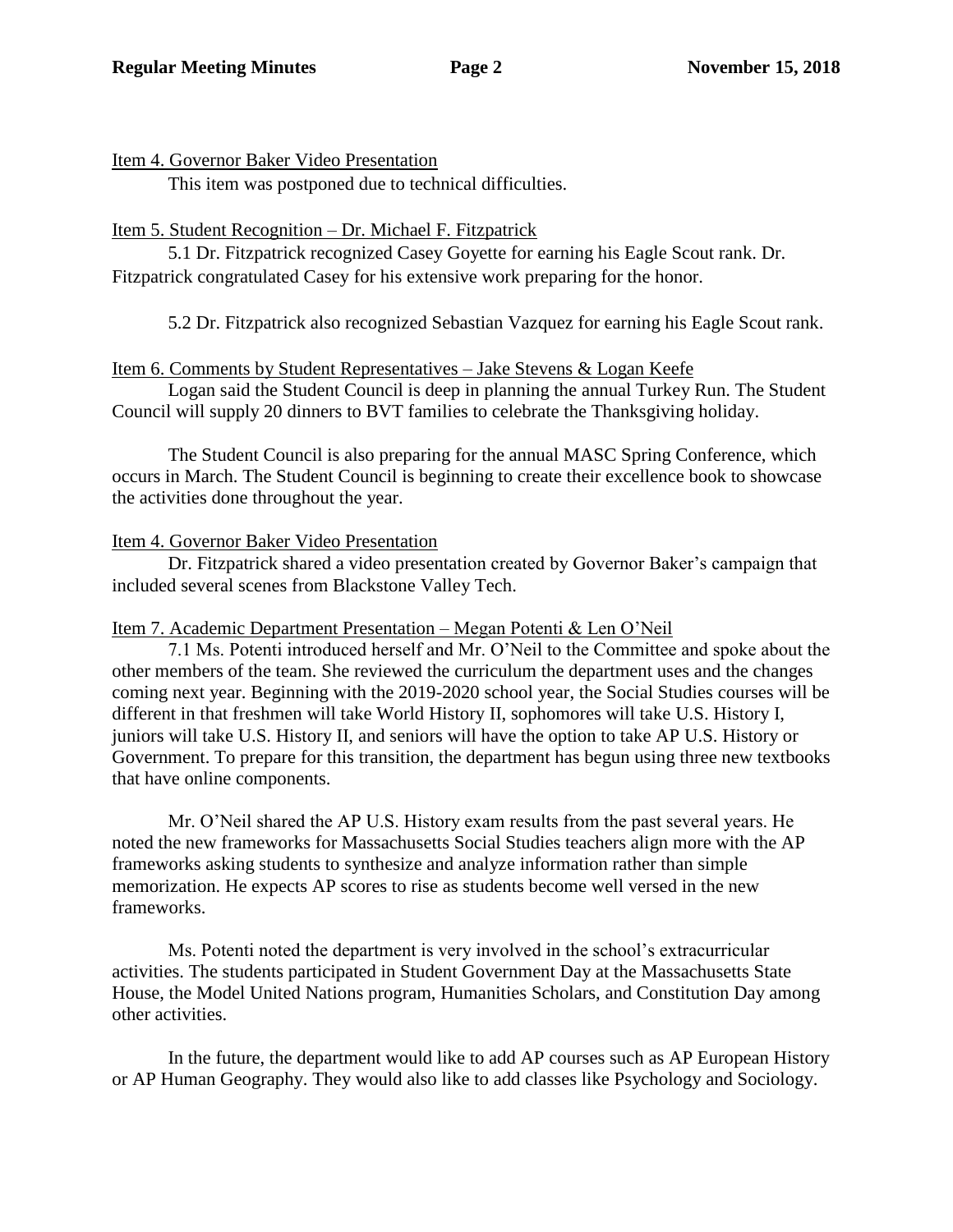Mr. Yitts asked about crossover activities and assignments the Social Studies department does with the vocational departments. Ms. Potenti mentioned the Civil War reenactment among other activities.

#### Item 8. Out-of-Country Trips – Rebecca Corda, Kat Manoogian, Robert Jordan, & Katie Cunningham

The BVT SkillsUSA chapter proposed an out-of-country field trip to Haiti as part of the Be Like Brit Foundation. The Be Like Brit Foundation is one of the organizations the BVT SkillsUSA chapter supports through fundraising efforts, including the SkillsUSA Charity Dinners. The chapter is now looking to add new opportunities to give back while also utilizing the experience as part of their Chapter of Excellence and Model Chapter proposals at the SkillsUSA Massachusetts and SkillsUSA National levels.

The trip would take 12 students in the construction trades to Port-au-Prince, Haiti to build a home for a family. The minimum age to participate is 16 years old. The trip would be seven days and six nights and come at a \$2,000 per person cost. The cost would be covered by fundraising.

Ms. Cunningham noted safety is paramount on the trips and the organization provides transportation, security, and a fully gated compound to visitors. Mr. Hall asked if travel warnings would affect the trip. Ms. Cunningham said the Be Like Brit organization is always in contact with groups about travel warnings and will cancel or postpone trips if necessary.

Mr. Koopman noted the organization has a great reputation for safety.

Mr. Lavin inquired about the amount of people at the compound during the trip. Ms. Cunningham said the BVT group would be the only outside group at the facility.

Safety concerns were discussed at length.

On a motion by Mr. Bartlett, seconded by Mr. Koopman, it was voted to grant conditional approval for the SkillsUSA Charity group's out-of-country field trip request to Portau-Prince, Haiti in September 29, 2019-October 5, 2019. The Committee requested the SkillsUSA chapter return in June to discuss final approval after documentation and assurance of safe travel and additional evidence of construction site safety precautions are adequately presented.

# Item 9. Facilities Subcommittee Report

Mr. Lavin said the Facilities Subcommittee met recently and toured the Advanced Manufacturing and Fabrication program and were impressed by the newly installed flooring. He also noted the group is updating its preventative maintenance plan. Mr. Yitts asked for an update on the District's snow removal plans. Mr. Steele announced the purchase of a new truck in which a sander and plow were installed.

# Item 10. Asst. Supt. for Finance/Operations – K. Johnson

10.1 Mr. Johnson said the District's E&D certification came back at \$1.023 million of which \$360,000 was due to the land sale and therefore a one-time deposit. The money was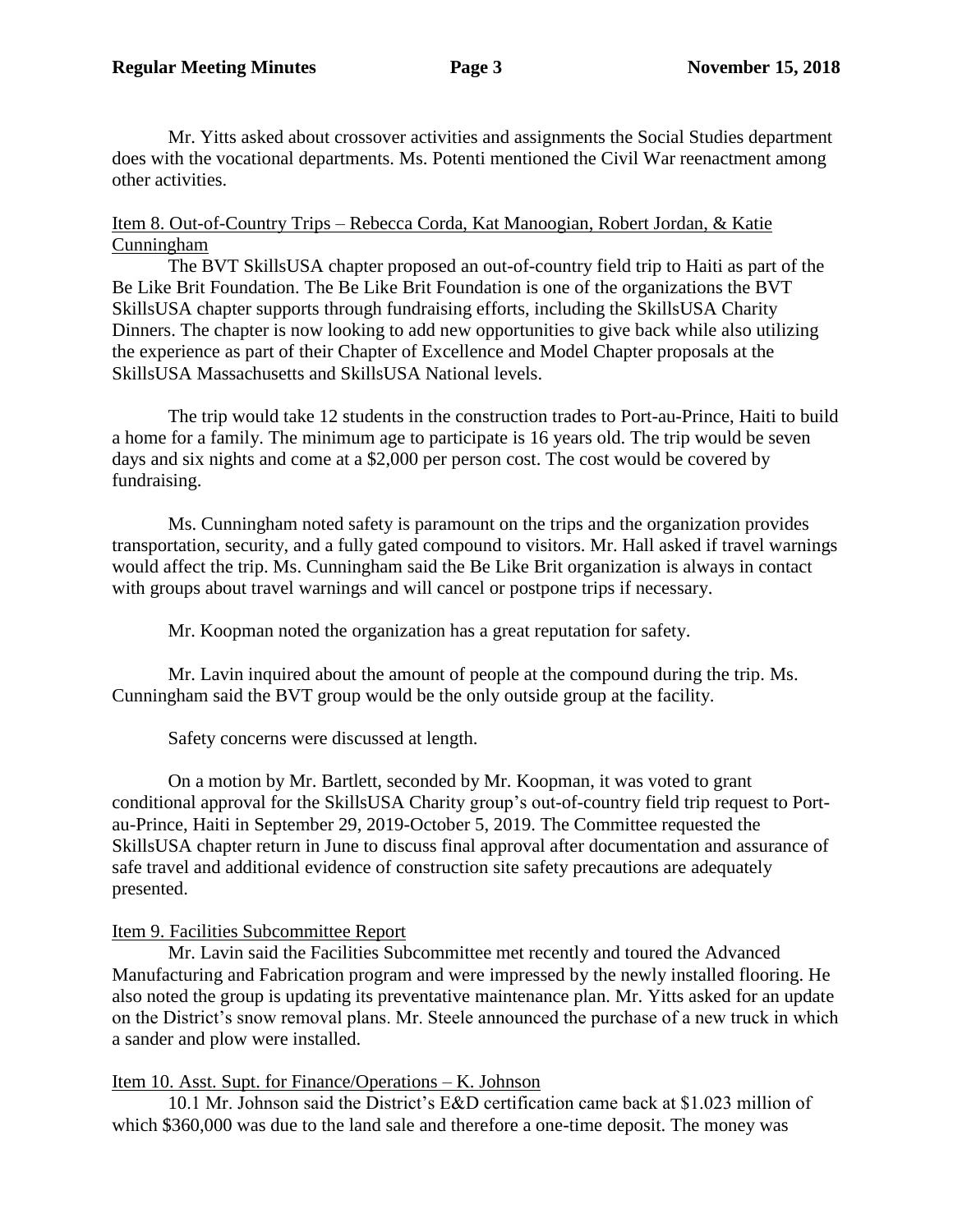pledged to the roof project. The certification came in at 4.3 percent, which is in accordance with the law stating the certification must be at 5 percent or less.

10.2 Mr. Johnson presented the Committee with the following motions:

a. On a motion by Mr. Yitts, seconded by Mr. Lavin, it was voted to approve the transfer of \$360,000 from the District's Certified Excess & Deficiency Fund into the Roof Repair Capital Projects Fund.

b. On a motion by Mr. Intinarelli, seconded by Mr. Koopman, it was voted to approve the transfer of \$140,000 from the District's Certified Excess & Deficiency Fund into the Program and Facility Expansion Capital Projects Fund.

10.3 There were no line item transfers needed.

10.4 Mr. Johnson noted the full information about the 2003 Saab Convertible and Liberty Mutual furniture donations were not available, so the vote would be postponed. The Committee received a donation approval request for a laminating machine.

c. On a motion by Mr. Lavin, seconded by Mr. Intinarelli, it was voted to approve the Fellowes Venus Laminating Machine donation.

10.5 On a motion by Mr. Koopman, seconded by Mr. Intinarelli, it was voted to approve the tuition for the new 15-week advanced manufacturing adult evening program in the amount of \$585. This includes the base tuition, a toolbox, access to online program manual, safety glasses, project supplies and materials, application fee, and ID fee.

Item 11. Assistant Superintendent-Director's Report – A. Steele

11.1 Mr. Steele said the John and Abigail Adams ceremony was held on November  $7<sup>th</sup>$ and the school awarded 81 students with scholarships. The ceremony also acknowledges the Teachers Assistants who play a crucial role in student success. The annual aerial photo was also completed.

11.2 Mr. Steele said the annual National Honor Society and National Technical Honor Society induction was held on November  $14<sup>th</sup>$ . The clubs welcomed 82 new students, which brings its total membership to 141 students.

11.3 Mr. Steele reported the Vocational Curriculum Night was occurring simultaneous to the School Committee meeting. The event welcomes parents of freshmen students to tour shops, learn more about career opportunities, and ask questions.

11.4 Mr. Steele shared the school cancellation list with the Committee.

# Item 12. Budget Subcommittee Report – Chair (TBA)

Mr. Lavin announced he was elected Chair of the Budget Subcommittee and Mrs. Mitchell was elected Vice Chair. The Subcommittee planned their calendar for the budgetmaking process and discussed the District's debt at their meeting.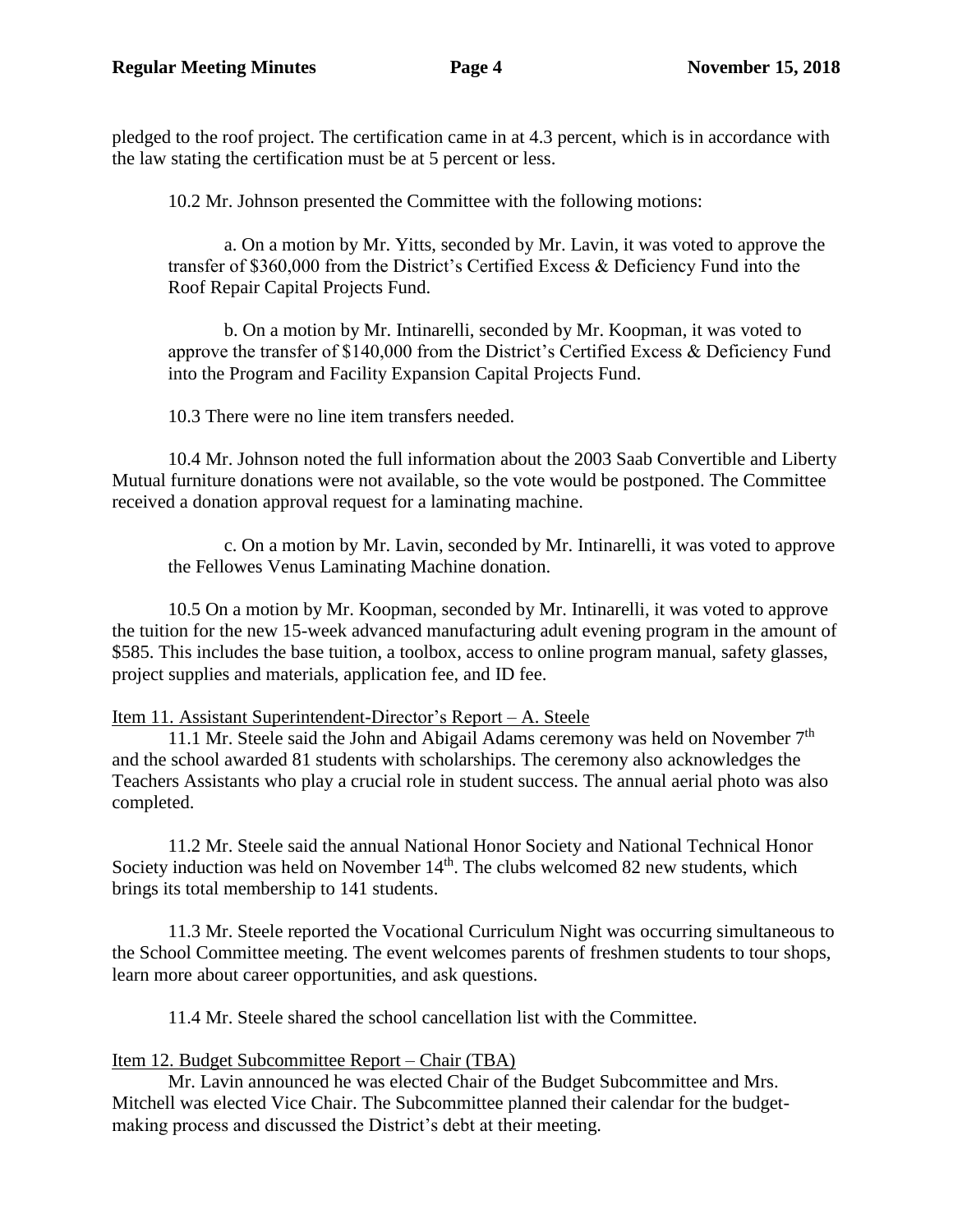Item 13. Superintendent-Director's Report – M. Fitzpatrick

13.1 Dr. Fitzpatrick shared several financial donations the District received:

a. UniBank donated \$3,500 for student transportation van support.

b. Homefield Credit Union donated \$3,500 for student transportation van support.

c. Blissful Meadows donated \$4,800 from their Company Open, which will contribute to the new five-way snow plow.

d. Milford Federal Bank donated \$3,500 for student transportation van support.

13.2 Dr. Fitzpatrick reported the school hosted a Riverside Community Center Regional Forum on October 25<sup>th</sup>, which promoted greater sensitivity to the need for crisis counseling. The school has agreed to host a second forum. He noted the data shows there is a growing need for mental health support in the Blackstone Valley area and BVT is doing its part to help bring more services to the area.

13.3 Dr. Fitzpatrick mentioned several visitors the school recently hosted:

a. Uxbridge Superintendent Dr. Frank Tiano visited on October 20, 2018.

b. Hopedale Superintendent Dr. Karen Crebase toured on October 31, 2018.

c. Milford Social Emotional Director Lisa Kingkade toured on October 31, 2018.

d. Northbridge citizen and former educator Kim Pepper visited on October 31, 2018.

13.4 Dr. Fitzpatrick noted he spent a full day touring the Westover Air Force Base. During the tour, he learned about their economics among other things and asked the Air Force Base to aid the District in finding a new truck to use for snow removal.

13.5 Dr. Fitzpatrick reported the Negotiation Subcommittee has met with the Teachers' Association to discuss different health insurance options. Dr. Fitzpatrick noted the District has the right to simply announce GIC like or GIC membership changes, but the District is working to negotiate changes to keep the positive working relationship with the Teachers' Association, which both sides have enjoyed.

13.6 Dr. Fitzpatrick shared the Winter 2018 Parent Newsletter with the Committee.

Item 14. New Business

There was no new business.

# Item 15. Items for the Good of the Committee

The monthly compilation of news clippings and correspondence was made available for the School Committee's review.